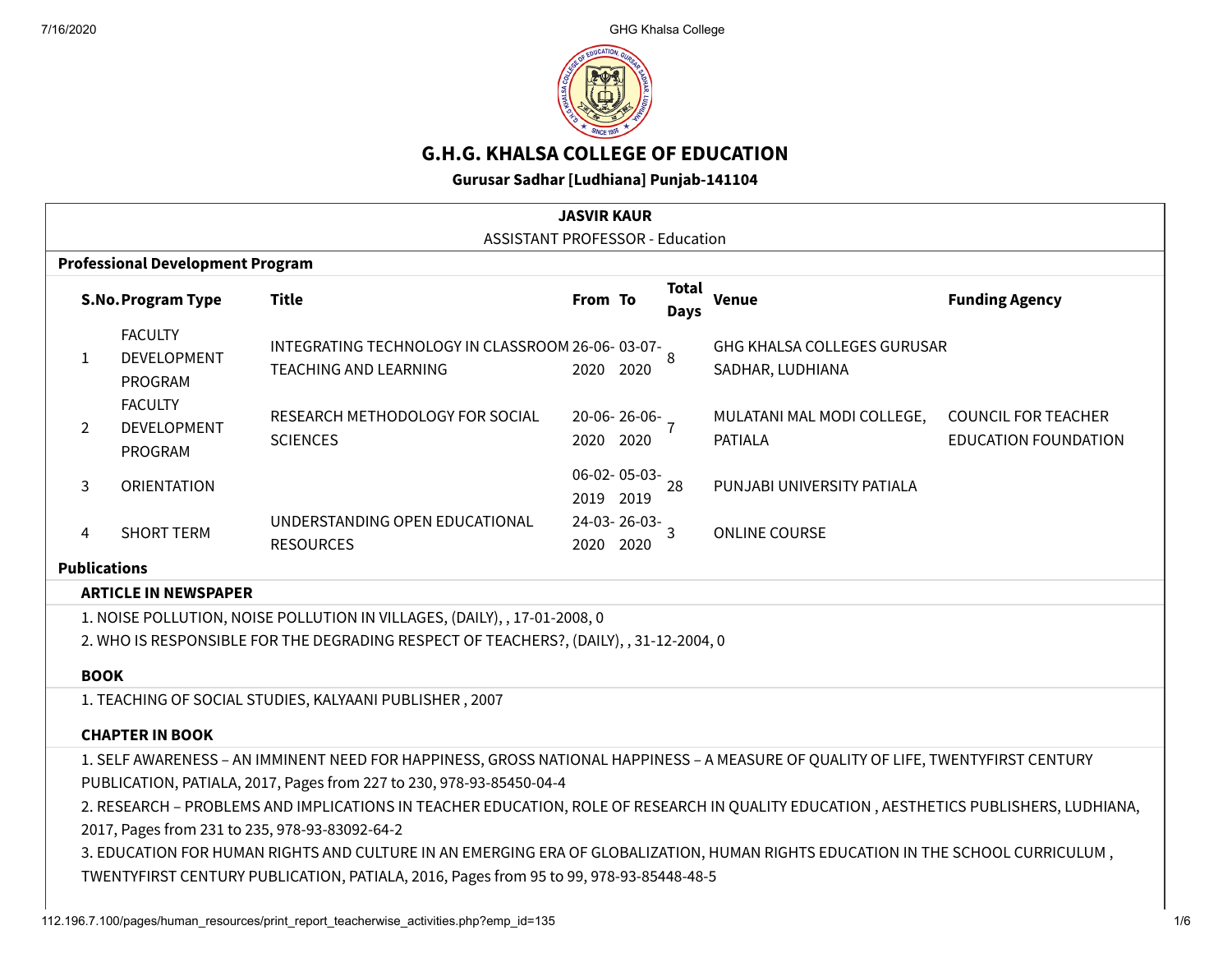4. STAKEHOLDERS IN TEACHER EDUCATION-ROLES AND RESPONSIBILITIES, TRANSFORMING TEACHER EDUCATION IN CHANGING SCENARIO, TWENTYFIRST CENTURY PUBLICATION, PATIALA, 2015, Pages from 228 to 230, 978-93-80748-85-6

5. TOTAL QUALITY MANAGEMENT, TEACHER EDUCATION- CHALLENGES AND OPPORTUNITIES, TWENTYFIRST CENTURY PUBLICATION, PATIALA, 2015, Pages from 304 to 308, 978-81-89463-64-9

6. ROLE OF TEACHERS AND TEACHER EDUCATION FOR THE DEVELOPMENT OF INCLUSIVE EDUCATION, INCLUSIVE EDUCATION-VISION TO PRACTICE, HIND PUBLISHERS: MAHARAJ NAGAR, LUDHIANA, 2014, Pages from 270 to 278, 978-81-909549-2-1

7. RIGHT TO EDUCATION, RIGHT TO EDUCATION CHALLENGES AND IMPLEMENTATION, TWENTYFIRST CENTURY PUBLICATION, PATIALA, 2014, Pages from 130 to 133, 978-93-8014-548-8

8. INTEGRATION OF ICT IN TEACHER EDUCATION-PEDAGOGICAL ISSUES., QUALITY CONCERNS IN TEACHER EDUCATION, TWENTYFIRST CENTURY PUBLICATION, PATIALA, 2014, Pages from 267 to 271, 978-93-8014-549-5

9. PROFESSIONALISM IN TEACHER EDUCATION-IMPEDIMENTS AND NEEDS, RESURGENCE OF EDUCATION-AN EFFORT TOWARDS QUALITY CULTURE IN EDUCATION, NIRVAAN PUBLICATION: LUDHIANA, 2013, Pages from 312 to 316, 978-81-92391-6-0

10. USE OF ICT IN REMEDIAL INSTRUCTIONS TO ACHIEVE THE SUSTAINABLE DEVELOPMENT IN 21ST CENTURY, CHALLENGES FOR SUSTAINABLE DEVELOPMENT AND QUALITY ASSURANCE IN EDUCATION, TWENTYFIRST CENTURY PUBLICATION, PATIALA, 0, Pages from 213 to 216, 978-93-80144-27-6

### **PAPER IN JOURNAL**

1. INTERNATIONAL, REFEREED, 'CONCEPT OF NATURE IN THE BANI OF SRI GURU GRANTH SAHIB JI' , INTERNATIONAL MULTIDISCIPLINARY E-JOURNAL, (MONTHLY), 09, 2, , February/2020, Pages from 104 to 107, 2277- 4262, 5.744

2. INTERNATIONAL, UGC APPROVED, MENTAL STRESS – SYMPTOMS, CAUSES AND MANAGEMENT, INTERNATIONAL MULTIDISCIPLINARY E-JOURNAL, (MONTHLY), 5, 10, IMEJ PUBLICATIONS, October/2016, Pages from 74 to 79, 2277- 4262, 4.081

3. INTERNATIONAL, UGC APPROVED, A STUDY OF ATTITUDE OF TEACHERS TOWARDS MENTALLY RETARDED CHILDREN, EDU- RESEARCH, (QUARTERLY), 9, 9, , May/2016, Pages from 144 to 146, 2348-6015

4. INTERNATIONAL, UGC APPROVED, ACADEMIC STRESS OF ADOLESCENTS IN RELATION TO STUDY HABITS, INTERNATIONAL MULTIDISCIPLINARY E-JOURNAL, (MONTHLY), 5, 2, IMEJ PUBLICATIONS, February/2016, Pages from 306 to 313, 2277-4262, 4.081

5. INTERNATIONAL, UGC APPROVED, STUDY OF ACADEMIC STRESS AND STUDY HABITS AMONG ADOLESCENTS WITH RESPECT TO LOCALE AND GENDER, INTERNATIONAL MULTIDISCIPLINARY E-JOURNAL, (MONTHLY), 4, 12, IMEJ PUBLICATIONS, December/2015, Pages from 213 to 223, 2277-4262, 4.081 6. INTERNATIONAL, UGC APPROVED, ROLE OF COMMUNICATION SKILLS IN TEACHING LEARNING PROCESS, INTERNATIONAL MULTIDISCIPLINARY E-JOURNAL, (MONTHLY), 4, 9, IMEJ PUBLICATIONS, September/2015, Pages from 158 to 163, 2277-4262, 4.081

7. INTERNATIONAL, UGC APPROVED, OBEDIENT – DISOBEDIENT TENDENCY OF ADOLESCENTS IN RELATION TO THEIR FAMILY ENVIRONMENT, INTERNATIONAL MULTIDISCIPLINARY E-JOURNAL, (MONTHLY), 3, 6, IMEJ PUBLICATIONS, June/2014, Pages from 159 to 172, 2277-4262, 4.081

8. INTERNATIONAL, UGC APPROVED, THE ROLE OF INFORMATION AND COMMUNICATION TECHNOLOGY (ICT IN HIGHER EDUCATION FOR THE 21ST CENTURY), INTERNATIONAL MULTIDISCIPLINARY E-JOURNAL, (MONTHLY), 3, 6, IMEJ PUBLICATIONS, June/2014, Pages from 173 to 179, 2277-4262, 4.081

9. NATIONAL, REVIEWED, OBEDIENT – DISOBEDIENT TENDENCY OF ADOLESCENTS IN RELATION TO THEIR SCHOOL ENVIRONMENT, JOURNAL OF ADVANCED STUDIES IN EDUCATION AND MANAGEMENT , (BI-ANNUALLY ), 1, 1, KEHARNAM MEMORIAL EDUCATIONAL SOCIETY LUDHIANA, June/2014, Pages from 90 to 98, 2350-0492

10. INTERNATIONAL, UGC APPROVED, MEETING EMERGING CHALLENGES FOR DEVELOPMENT THROUGH VALUE ORIENTED EDUCATION IN CURRENT CONTEXT., INTERNATIONAL INVENTIVE MULTIDISCIPLINARY E-JOURNAL, (MONTHLY), 2, 4, INVENTIVE PUBLICATIONS, April/2014, Pages from 26 to 36, 2348-7135, 4.081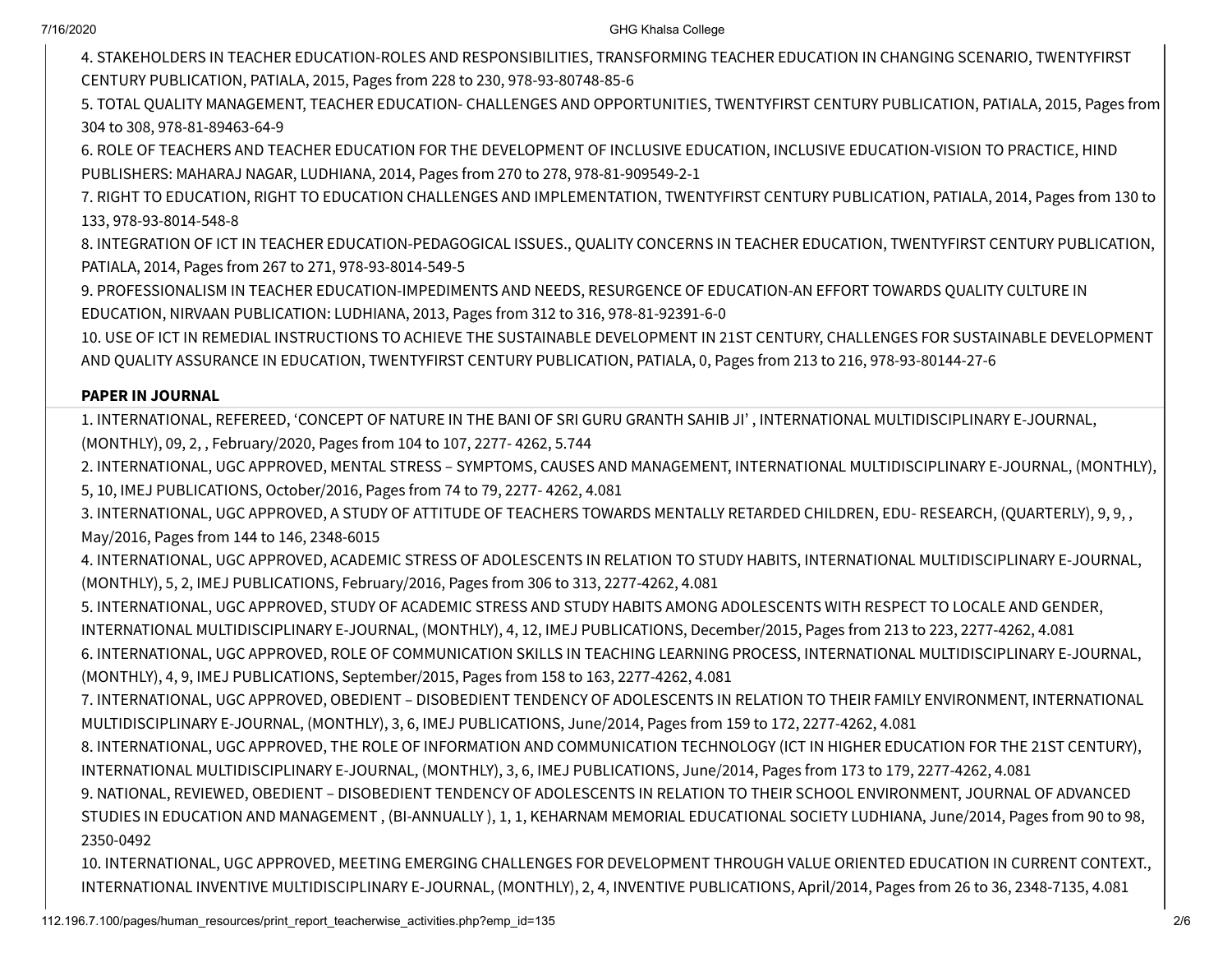11. INTERNATIONAL, UGC APPROVED, INCLUSIVE EDUCATION – INTERPRETATION AND IMPLEMENTATION, INTERNATIONAL MULTIDISCIPLINARY E-JOURNAL, (MONTHLY), 3, 4, IMEJ PUBLICATIONS, April/2014, Pages from 116 to 125, 2277-4262, 4.081

12. INTERNATIONAL, UGC APPROVED, MENTAL HEALTH AS A CORRELATE TO PARENTAL ENCOURAGEMENT AMONG ADOLESCENTS, INTERNATIONAL MULTIDISCIPLINARY E-JOURNAL, (MONTHLY), 2, 7, IMEJ PUBLICATIONS, July/2013, Pages from 19 to 21, 2277-4262, 4.081

13. INTERNATIONAL, UGC APPROVED, MENTAL HEALTH AS A CORRELATE TO MORAL JUDGMENT AMONG ADOLESCENTS, INTERNATIONAL MULTIDISCIPLINARY E-JOURNAL, (MONTHLY), 2, 7, IMEJ PUBLICATIONS, July/2013, Pages from 16 to 18, 2277-4262, 4.081

14. INTERNATIONAL, UGC APPROVED, A STUDY OF EFFECT OF PARENT CHILD RELATIONSHIP ON AGGRESSION AMONG ADOLESCENTS, INTERNATIONAL MULTIDISCIPLINARY E-JOURNAL, (MONTHLY), 2, 6, IMEJ PUBLICATIONS, June/2013, Pages from 15 to 23, 2277-4262, 4.081

15. INTERNATIONAL, UGC APPROVED, A STUDY OF PARENTS TOWARDS MENTALLY RETARDED CHILDREN, INTERNATIONAL MULTIDISCIPLINARY E-JOURNAL, (MONTHLY), 2, 5, IMEJ PUBLICATIONS, May/2013, Pages from 35 to 39, 2277-4262, 4.081

#### **Participations**

#### **CONFERENCE**

1. 02-07-2020 to 02-07-2020/NATIONAL /EDUCATION FOR MEANINGFUL LIFE/PANJAB COMMERCE AND MANAGEMENT ASSOCIATION/PARTICIPANT 2. 06-04-2012 to 08-04-2012/INTERNATIONAL /EDUCON 2012/LOVELY PROFESSIONAL UNIVERSITY, PHAGWARA/LOVELY PROFESSIONAL UNIVERSITY/PAPER PRESENTED/SHAPING A FUTURE CLASS ROOM. A GLOBAL PERSPECTIVE

3. 28-01-2008 to 30-01-2008/INTERNATIONAL /INTERNATIONALIZING HIGHER EDUCATION/LOVELY PROFESSIONAL UNIVERSITY, PHAGWARA/LOVELY PROFESSIONAL UNIVERSITY/PAPER PRESENTER/TEACHER'S ACCOUNTABILITY

4. 28-12-2005 to 30-12-2005/INTERNATIONAL /GATS &EDUCATION/PUNJABI UNIVERSITY PATIALA/PARTICIPATION

#### **SEMINAR**

1. 10-07-2020 to 11-07-2020/NATIONAL /LEARNING MANAGEMENT STSYEM/GHG KHALSA COLLEGE OF EDUCATION, GURUSAR SADHAR/GHG KHALSA COLLEGE OF EDUCATION, GURUSAR SADHAR/PARTICIPANT

2. 10-07-2020 to 11-07-2020/NATIONAL /LEARNING MANAGEMENT STSYEM/GHG KHALSA COLLEGE OF EDUCATION, GURUSAR SADHAR/GHG KHALSA COLLEGE OF EDUCATION, GURUSAR SADHAR/PARTICIPANT

3. 07-07-2020 to 08-07-2020/INTERNATIONAL /MENTAL HEALTH AND WELL-BEING DURING PANDEMIC AND POST COVID-19/ONLINE ZOOM PLATFORM/GHG KHALSA COLLEGE OF EDUCATION GURUSAR SADHAR, LUDHIANA/PARTICIPANT

4. 21-06-2020 to 21-06-2020/INTERNATIONAL /YOGA AND HOLISTIC HEALTH/ONLINE ZOOM PLATFORM/SANT DARBARA COLLEGE OF EDUCATION FOR WOMEN, LOPON, MOGA IN COLLABORATION WITH NSS, PANJAB UNIVERSIT/PAPER PRESENTED

5. 21-06-2020 to 21-06-2020/INTERNATIONAL /YOGA AND HOLISTIC HEALTH/ONLINE ZOOM PLATFORM/SANT DARBARA COLLEGE OF EDUCATION FOR WOMEN, LOPON, MOGA IN COLLABORATION WITH NSS, PANJAB UNIVERSIT/PAPER PRESENTED

6. 11-06-2020 to 12-06-2020/INTERNATIONAL /COVID-19: SOCIAL PERSPECTIVE/ONLINE ZOOM PLATFORM/GGN INSTITUTE OF MANAGEMENT AND TECHNOLGY/PARTICIPANT

7. 09-06-2020 to 09-06-2020/INTERNATIONAL /JIVAN SEHAJ SUHELA /ONLINE ZOOM PLATFORM/LLRM COLLEGE OF EDUCATION DHUDIKE, MOGA IN COLLABORATION WITH YOUTH WELFARE DEPARTMENT PANJAB UNIVER/PARTICIPANT

8. 26-05-2020 to 27-05-2020/INTERNATIONAL /ROLE OF PLANTS AS MEDICINE AND IMMUNITY BOOSTER WITH SPECIAL REFERENCE TO COVID-19 PANDEMIC/SHRI GURU TEG BAHADUR KHALSA COLLEGE JABALPUR, MP/SHRI GURU TEG BAHADUR KHALSA COLLEGE JABALPUR, MP/PARTICIPANT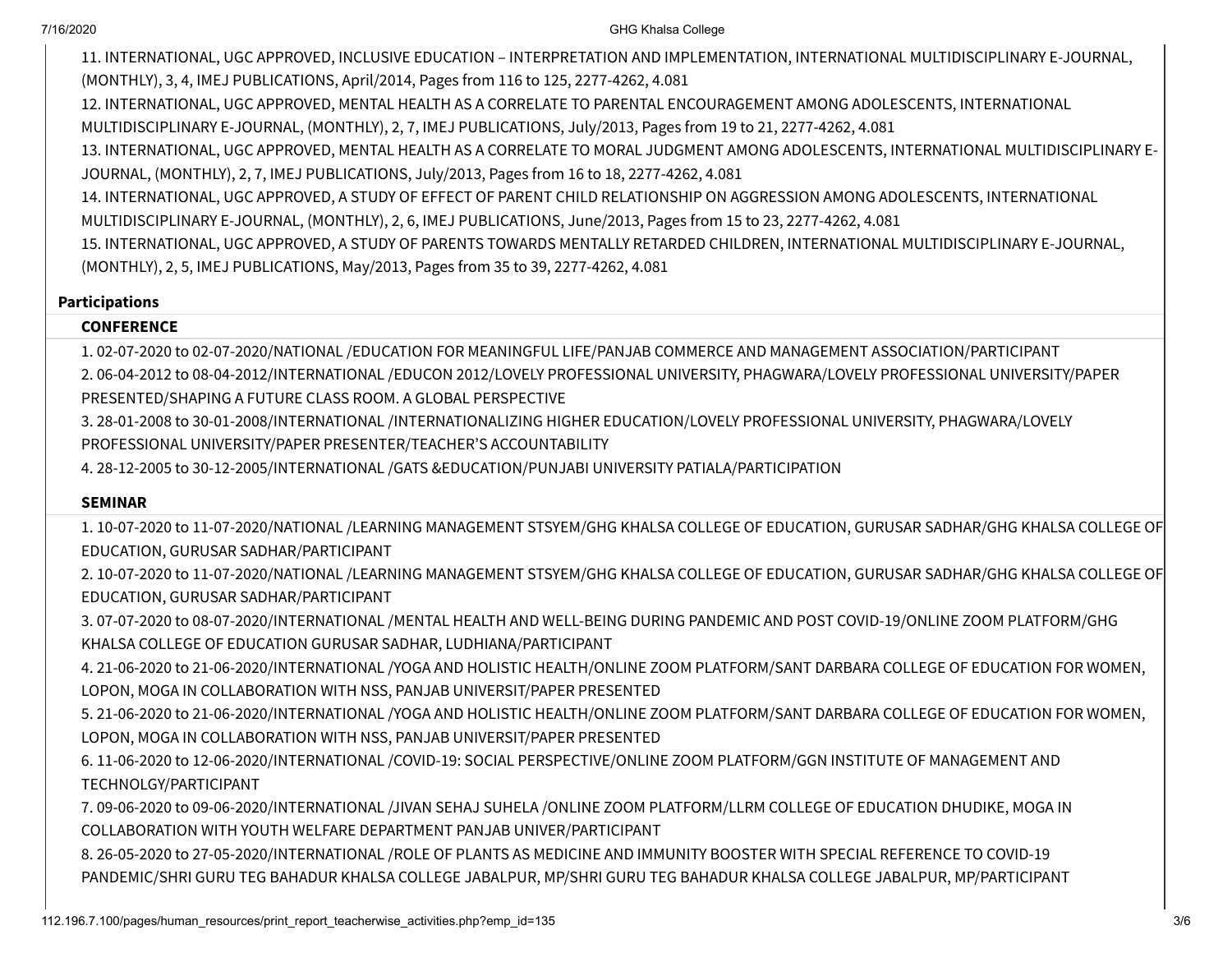9. 23-05-2020 to 24-05-2020/INTERNATIONAL /BIO-TECHNOLOGICAL POTENTIAL OF MUSHROOM: AN EMERGING APPROACH TO FIGHT AGAINST COVID-19/SHRI GURU TEG BAHADUR KHALSA COLLEGE JABALPUR, MP/SHRI GURU TEG BAHADUR KHALSA COLLEGE JABALPUR, MP/PARTICIPANT

10. 09-05-2020 to 11-05-2020/INTERNATIONAL /COVID-19 AND PRESENT SCENARIO/ONLINE ZOOM PLATFORM/SANT DARBARA COLLEGE OF EDUCATION FOR WOMEN, LOPON, MOGA IN COLLABORATION WITH YOUTH WELFARE DEPARTM/PAPER PRESENTED

11. 08-05-2020 to 08-05-2020/NATIONAL /IMPORTANCE OF YOGA IN THE AGE OF COVID-19' /BOMBAY TEACHER'S TRAINING COLLEGE, COLABA, MUMBAI./PARTICIPANT

12. 02-05-2020 to 02-05-2020/NATIONAL /MENDELEY- REFERENCE MANAGEMENT TOOL' /BOMBAY TEACHER'S TRAINING COLLEGE, COLABA, MUMBAI./PARTICIPANT

13. 02-05-2020 to 02-05-2020/NATIONAL /LEARNING MANAGEMENT SYSTEM' /BOMBAY TEACHER'S TRAINING COLLEGE, COLABA, MUMBAI./PARTICIPANT 14. 27-02-2020 to 27-02-2020/NATIONAL LEVEL/REVISED ACCREDITATION FRAMEWORK/GHG KHALSA COLLEGE OF EDUCATION, GURUSARSADHAR ,LDH/PARTICIPANT

15. 17-01-2020 to 17-01-2020/INTERNATIONAL /SDS COLLEGE OF EDUCATION FOR WOMEN, LOPON, MOGA /PAPER PRESENTER/'ENVIRONMENTAL CONCERNS IN PRESENT SCENARIO'

16. 15-01-2019 to 21-01-2019/INTERNATIONAL /THE ART OF SELF MANAGEMENT/GHG KHALSA COLLEGE OF EDUCATION, GURUSAR SADHAR/GHG KHALSA COLLEGE OF EDUCATION, GURUSAR SADHAR/PARTICIPANT

17. 26-03-2017 to 26-03-2017/INTERNATIONAL /QUALITY RESEARCH IN TEACHER EDUCATION/PARTAP COLLEGE OF EDUCATION, LUDHIANA/PAPER PRESENTED/ISSUES OF EDUCATIONAL RESEARCH

18. 22-03-2017 to 22-03-2017/NATIONAL /REINVENTING TEACHING THROUGH BRAIN BASED LEARNING/GURU NANAK COLLEGE OF EDUCATION,

GOPALPUR/PAPER PRESENTED/CO-OPERATIVE LEARNING AND COLLABORATIVE LEARNING

19. 04-03-2017 to 04-03-2017/NATIONAL /LIVING VALUES - A NEED OF THE HOUR/L.L.R.M. COLLEGE OF EDUCATION, DHUDIKE, MOGA/PAPER PRESENTED/ROLE OF TEACHERS IN IMPARTING VALUE EDUCATION

20. 23-02-2017 to 23-02-2017/NATIONAL /EDUCATIONAL DEVELOPMENT IN GLOBALISING INDIAN SOCIETY/S.K. COLLEGE OF EDUCATION FOR GIRLS,MOGA/PAPER PRESENTED/RASHTRIYA UCHTAR SHIKSHA ABHIYAN- A BOON FOR STATE HIGHER EDUCATION

21. 20-02-2017 to 20-02-2017/INTERNATIONAL /HAPPINESS-A WAY TO HOLISTIC DEVELOPMENT/GHG KHALSA COLLEGE OF EDUCATION, GURUSAR SADHAR, LDH/PAPER PRESENTED/SELF AWARENESS – AN IMMINENT NEED FOR HAPPINESS

22. 19-11-2016 to 19-11-2016/NATIONAL /ROLE OF RESEARCH IN QUALITY EDUCATION/GHG KHALSA COLLEGE OF EDUCATION, GURUSAR SADHAR ,LDH/PAPER PRESENTED/RESEARCH – PROBLEMS AND IMPLICATIONS IN TEACHER EDUCATION

23. 05-03-2015 to 05-03-2015/NATIONAL /TRANSFORMING TEACHER EDUCATION IN CHANGING SCENARIO/GHG KHALSA COLLEGE OF EDUCATION, GURUSAR SADHAR ,LDH/PAPER PRESENTED/STAKEHOLDERS IN TEACHER EDUCATION-ROLES AND RESPONSIBILITIES

24. 05-03-2015 to 05-03-2015/NATIONAL /TRANSFORMING TEACHER EDUCATION IN CHANGING SCENARIO/GHG KHALSA COLLEGE OF EDUCATION, GURUSAR SADHAR ,LDH/PAPER PRESENTED/TOTAL QUALITY MANAGEMENT

25. 03-05-2014 to 04-05-2014/NATIONAL /RIGHT TO EDUCATION/GURU NANAK COLLEGE OF EDUCATION, GOPALPUR/PAPER PRESENTED/ISSUES AND CHALLENGES IN RIGHT TO EDUCATION

26. 07-03-2014 to 07-03-2014/NATIONAL /QUALITY CONCERNS IN TEACHER EDUCATION/MGN COLLEGE OF EDUCATION, JALANDHAR/PAPER PRESENTED/INTEGRATION OF ICT IN TEACHER EDUCATION-PEDAGOGICAL ISSUES.

27. 30-11-2013 to 30-11-2013/NATIONAL /INCLUSIVE EDUCATION-VISION TO PRACTICE/LLRM COLLEGE OF EDUCATION, DHUDIKE, MOGA/PAPER

PRESENTED/ROLE OF TEACHERS AND TEACHER EDUCATION FOR THE DEVELOPMENT OF INCLUSIVE EDUCATION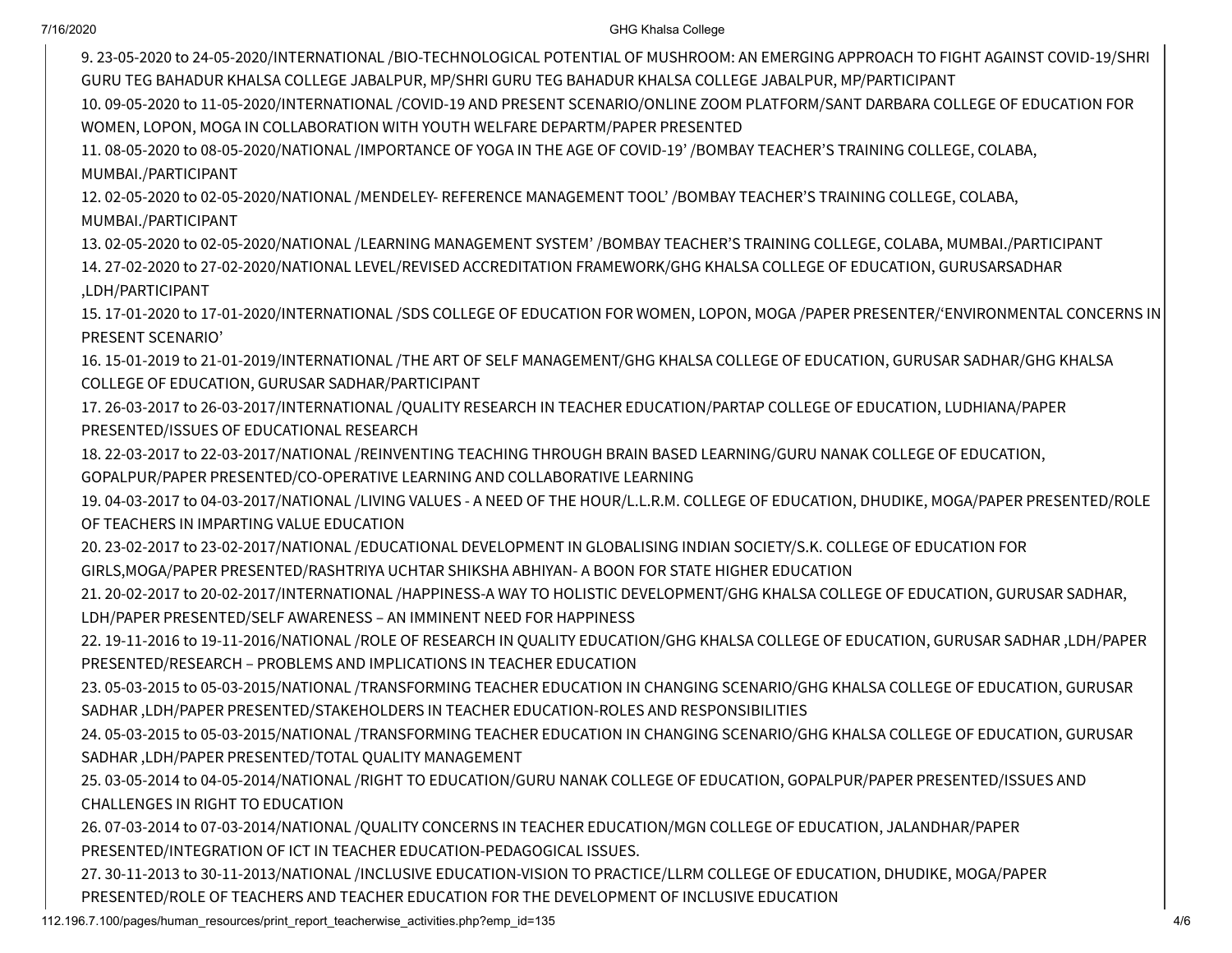28. 21-03-2013 to 21-03-2013/NATIONAL /CHALLENGES FOR SUSTAINABLE DEVELOPMENT AND QUALITY ASSURANCE IN EDUCATION/MOGA COLLEGE OF EDUCATION FOR GIRLS, GHALLKHALA, MOGA/PAPER PRESENTED/AN APPROACH TOWARDS QUALITY EDUCATION IN CHALLENGES FOR SUSTAINABLE DEVELOPMENT AND QUALITY ASSURANCE IN EDUCATION.

29. 08-03-2013 to 09-03-2013/NATIONAL /RESURGENCE OF EDUCATION-AN EFFORT TOWARDS QUALITY CULTURE IN EDUCATION/B.C.M. COLLEGE OF EDUCATION, LUDHIANA/PAPER PRESENTED/PROFESSIONALISM IN TEACHER EDUCATION-IMPEDIMENTS AND NEEDS

30. 11-02-2013 to 11-02-2013/NATIONAL /EXCELLENCE IN TEACHER EDUCATION –PERSPECTIVES AND STRATEGIES/G.H.G. KHALSA COLLEGE OF EDU. GURUSAR SADHAR /PAPER PRESENTED/EXCELLENCE IN TEACHER EDUCATION-PERSPECTIVES & STRATEGIES

31. 13-03-2012 to 13-03-2012/STATE/EDUCATION FOR SUSTAINABLE DEVELOPMENT/G.G.S KHALSA COLLEGE OF EDUCATION, KAMALPURA/PAPER PRESENTED/GLOBAL DEVELOPMENT FOR SUSTAINABLE DEVELOPMENT

32. 11-02-2009 to 12-02-2009/NATIONAL /JOURNEY TOWARDS SELF-CULTURE/MALWACENTRAL COLLEGE OF EDUCATION FOR WOMEN, LUDHIANA/PAPER PRESENTED/JOURNEY TOWARDS SELF-CULTURE

33. 17-01-2008 to 17-01-2008/NATIONAL /TEACHERS EDUCATION –CHALLENGES/G.H.G.KHALSA COLLEGE OF EDUCATION GURUSAR SADHAR/PAPER PRESENTED/TOTAL QUALITY MANAGEMENT

34. 24-02-2007 to 24-02-2007/REGIONAL SEMINAR/ENVIRONMENTAL EDUCATION/S.D.S COLLEGE OF EDUCATION FOR WOMEN, LOPON/ATTENDED 35. 23-09-2006 to 23-09-2006/STATE/ETHICS IN TEACHING/G.H.G. KHALSA COLLEGE OF EDUCATION GURUSAR SADHAR/ATTENDED 36. 11-04-2006 to 11-04-2006/STATE/EFFECTIVE CLASSROOM TEACHING/DASHMESH GIRLS COLLEGE OF EDUCATION, BADAL/ATTENDED

### **WORKSHOP**

1. 22-05-2020 to 23-05-2020/STATE LEVEL/ROLE OF TEACHERS IN CHARACTER BUILDING/ONLINE ZOOM PLATFORM/GURU GOBIND SINGH STUDY CIRCLE, LUDHIANA/PARTICIPANT

2. 15-05-2020 to 30-11--0001/NATIONAL /ONLINE TOOLS ( RAX SOFTWARE) FOR REVIEWING AND MANAGING RESEARCH LITERATURE FOR BETTER RESEARCH PRODUCTIVITY/ONLINE ZOOM PLATFORM/SCHOOL OF EDUCATION (PANDIT MADAN MOHAN MALAVIYA NATIONAL MISSION ON TEACHERS AND TEACHING), GURU NA/PARTICIPANT

3. 11-05-2020 to 12-05-2020/NATIONAL /PROFESSIONAL DEVELOPMENT OF TEACHERS DURING LOCKDOWN/ONLINE ZOOM PLATFORM/DEV SAMAJ COLLEGE OF EDUCATION FOR WOMEN , FEROZEPUR /PARTICIPANT

4. 10-04-2020 to 10-04-2020/INTERNATIONAL /PLANNING AND ORGANIZING RESEARCH USING SCOPUS AND MENDELEY/GURU NANAK DEV UNIVERSITY, AMRITSAR./SCHOOL OF EDUCATION (PANDIT MADAN MOHAN MALAVIYA NATIONAL MISSION ON TEACHERS AND TEACHING/PARTICIPANT 5. 03-09-2019 to 04-09-2019/NATIONAL LEVEL/GHG KHALSA COLLEGE OF EDUCATION, GURUSAR SADHAR IN COLLABORATION WITH BOMBAY TEACHERS'

TRAINING COLL/PARTICIPANT/ARTISTRY IN TEACHING: EXPLORING THE UNEXPLORED

6. 22-01-2016 to 22-01-2016/STATE/B.ED.- SCHOOL INTERNSHIP PROGRAMME/GHG KHALSA COLLEGE OF EDUCATION, GURUSAR SADHAR, LDH/ATTENDED 7. 04-06-2015 to 04-06-2015/STATE/B.ED. CURRICULUM DEVELOPMENT/GHG KHALSA COLLEGE OF EDUCATION, GURUSAR SADHAR/ATTENDED/KNOWLEDGE AND CURRICULUM

8. 04-06-2015 to 04-06-2015/STATE/B.ED. CURRICULUM DEVELOPMENT/GHG KHALSA COLLEGE OF EDUCATION, GURUSAR SADHAR ,LDH/ATTENDED/TEACHING OF HISTORY

9. 13-03-2012 to 14-03-2012/STATE/RIGHT TO INFORMATION ACT/LALA LAJPAT RAI, D.A.V. COLLEGE OF EDUCATION, JAGRAON/UGC /ATTENDED 10. 16-12-2011 to 16-12-2011/STATE/B.ED. TEACHING OF HISTORY/GHG KHALSA COLLEGE OF EDUCATION,GURUSAR SADHAR ,LDH/ATTENDED/PANJAB